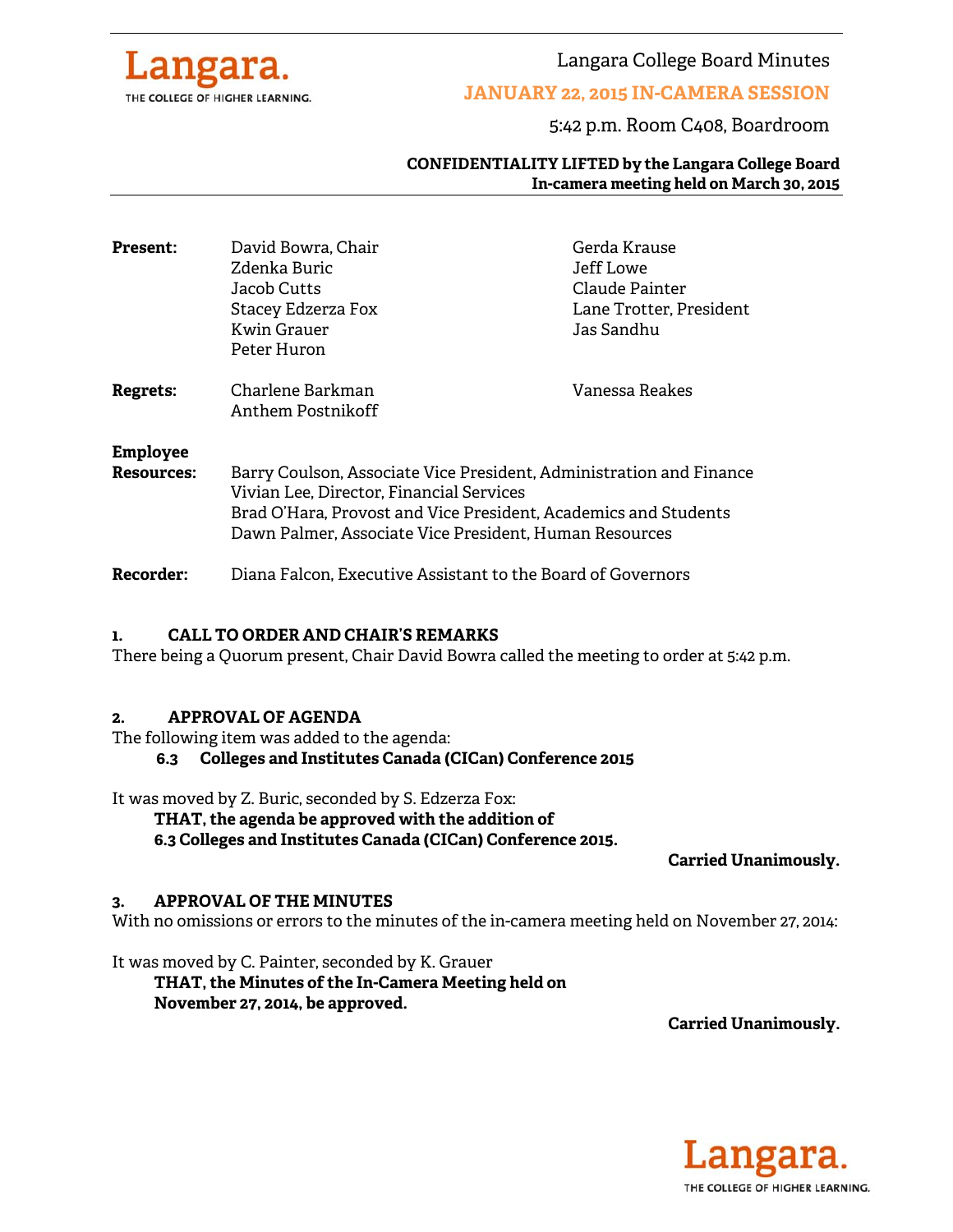### **4. CHAIR'S REPORT**

D. Bowra noted that the Board Resourcing and Development Office (BRDO) have advised that four Board appointments will end on July 31, 2015, those being Charlene Barkman, Stacey Edzerza Fox, Kwin Grauer and Jas Sandhu. The Governance and Nominating Committee has been notified to begin the reappointment process.

### **5. FOR APPROVAL**

D. Bowra presented the revised Board Operating Budget for fiscal year 2015/16 noting that it includes the changes that were recommended at the November Board meeting.

It was moved by K. Grauer, seconded by Z. Buric

 **THAT, the Board approves its operating budget for fiscal year 2015/16 as presented.** 

**Carried Unanimously.** 

## **6. FOR INFORMATION/DISCUSSION**

- **6.1 Draft 2015/16 Ministry Mandate Letter** 
	- **a) Draft Mandate Letter Cover Memo**
	- **b) Briefing Note Draft Mandate Letter and Achieving Government Principles**
	- **c) Briefing Note BC's Skills for Jobs Blueprint**
	- **d) Briefing Note Advancing Government's Key Strategies contained within the Aboriginal Post-Secondary Education Action Plan and the International Education Strategy**
	- **e) Briefing Note Supporting Administrative Services Delivery Transformation (ASDT) Initiative**

L. Trotter highlighted the Draft 2015/16 Mandate Letter attached to the agenda noting that the Ministry has asked for feedback by February 4, 2015. The Mandate Letter replaces the Government Letter of Expectations. The briefing documents attached to the agenda identify how the college is meeting the Taxpayer Accountability Principles that were introduced in 2014, and the initiatives the college has taken to meet governments' key priorities (i.e. supporting its mandate on international education, achieving its objectives outlined in the Skills Blueprint, etc.) Discussion ensued and the consensus was that the Board generally agrees with the intent of the six principles outlined within the Taxpayer Accountability Principles embedded with the Mandate Letter, and enough background and information has been provided regarding the Board's responsibilities and legal liabilities that they are comfortable signing the document.

The Board was concerned with the use of the language to "bend the cost curve" in the Cost Consciousness (Efficiency) principle. It is a vague term that is unidentified, is wide open for interpretation, and could fetter the Board. It was noted that this concern was raised during the TAP orientation session held on October 17, 2014 with the Ministry of Finance and the Ministry of Advanced Education (minutes attached). The Board recommended that feedback include removing the words "bend the cost curve" so that the language of the principle reads:

Provide public services and programs as efficiently and effectively as possible to "bend the cost curve" and support sustainable public policies and programs as a lasting legacy for generations to come.